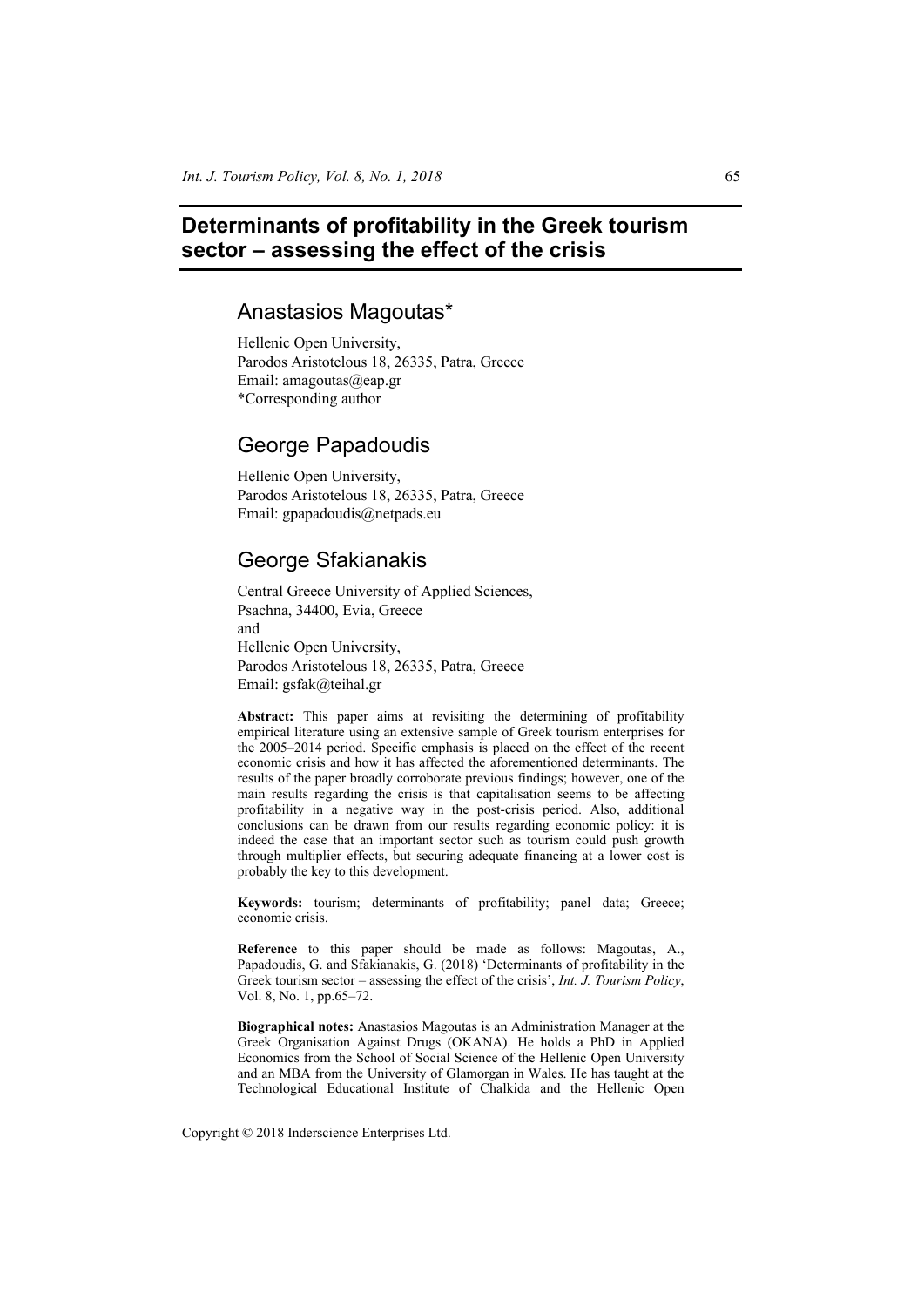University both at graduate and post graduate level. His current research interests include human capital and education, tourism planning and technological innovation.

George Papadoudis is an Economist and a Researcher and holds a PhD from Panteion University of Social and Political Sciences. Currently, he is the Country Survey Operator of the Survey of Health, Ageing and Retirement in Europe for Greece. He has taught in the National Centre for Public Administration and Local Government: in the University of Central Greece: and in two technological educational institutes: Athens and Central Greece. His recent work has been focused on the fields of socioeconomic inequalities, applied statistics, social policy, labour market analysis, and the economics of ageing.

George Sfakianakis is an Associate Professor of Economic Analysis at the Department of Accounting and Finance, Central Greece University of Applied Sciences. In the past he has worked for the Hellenic Ministry of Finance and has served as the Chairman of the Council of Economic Advisers. He has participated in many research projects while selected parts of his research have been published in refereed journals and international conferences.

### **1 Introduction**

The main aim of this paper is to examine whether the recent economic crisis has in any way affected the direction and/or the degree specific factors affect the profitability of tourism enterprises in Greece. Along these lines, our results indicate that capitalisation is affecting profitability in a negative way after the outbreak of the crisis (compared to a positive contribution in the pre-crisis period). A secondary aim is to explore whether a more or less microeconomic approach could be adopted regarding the economic policy mix aiming at the recovery of the Greek economy: could it be the case that, apart from macroeconomic policies, the support of specific sectors could help rekindle growth in Greece? This is a very important question, as the continued deep recession casts a shadow on the prospects of the Greek economy through the fact that it undermines the fiscal consolidation process.

The empirical analysis is based on a panel of 4,433 Greek companies operating in tourism sector for the 2005–2014 period for which data are currently available. The structure of the paper is as follows: in Section 2, a selective review of the literature is presented, followed by the description of the data and the methodology in Section 3. The empirical results are presented and discussed in Section 4, while Section 5 summarises research results and conclusions while outlining future research directions.

### **2 Selective literature review**

The determinants of profitability at the firm level, and especially firm size, age, capitalisation, debt leverage, investment, managerial efficiency and cost efficiency have been in the spotlight of theoretical and empirical research in the economics and management disciplines.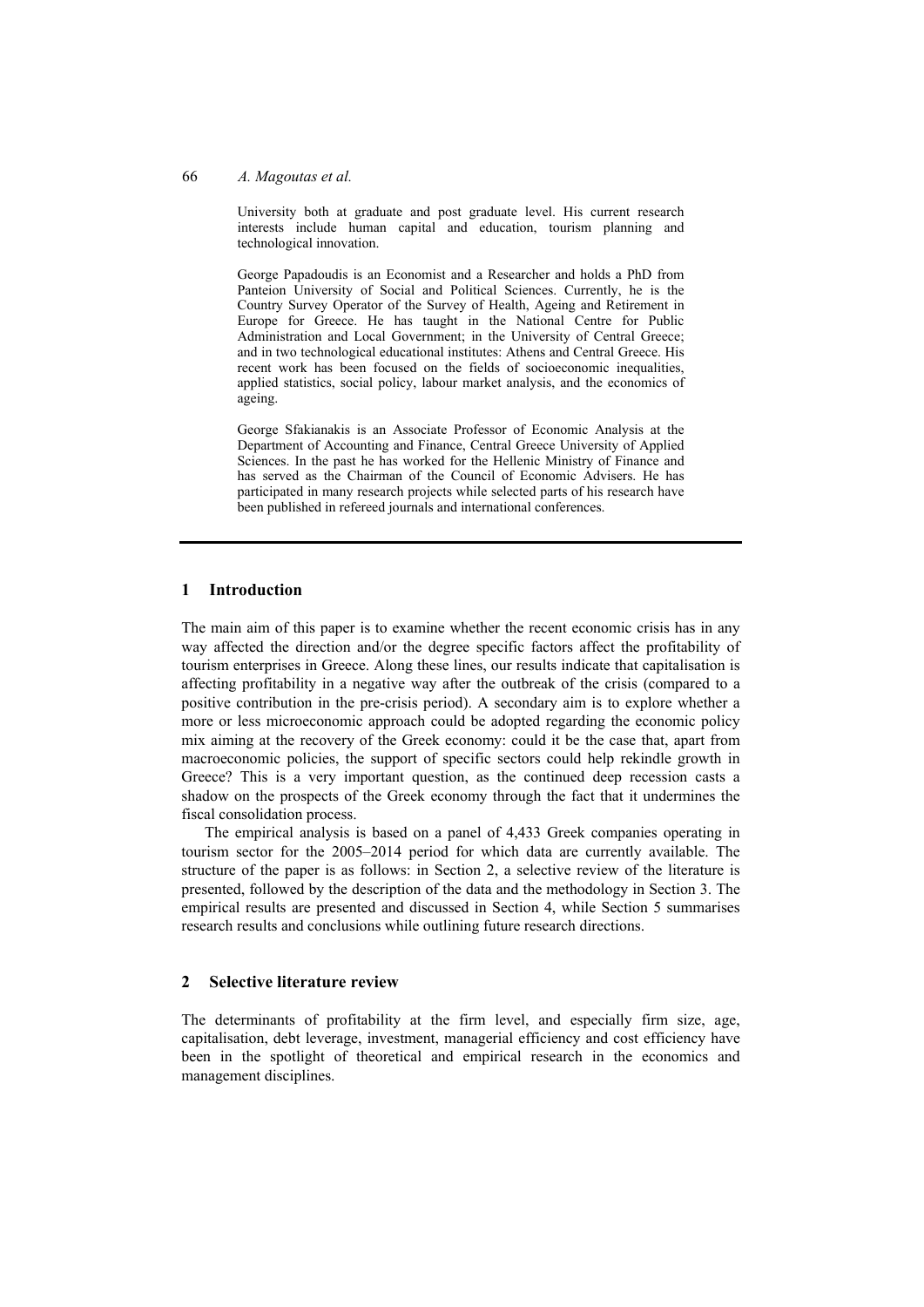Majumdar (1997) tested the effects of variables such as firm size, age and financial leverage on firm profitability and found that all these variables affect profitability positively. Kester (1986) found a negative relationship between financial leverage and profitability. Geroski et al. (1997) also suggest that financial capital is positively related to firm profitability. Fu et al. (2002) indicate that capital growth, and debt financing play important role in the profitability of firms. More recently, Sandvik et al. (2014) tested the relationship between market share and Norwegian hotel profitability, while Aissa and Goaied (2016) and Marco-Lajara et al. (2016) highlighted the effect of managerial efficiency on the performance of tourism firms.

Very few empirical studies have been published on this topic during the past decade regarding Greece. Among the first empirical studies on this area were those by Voulgaris et al. (2000, 2003), Papadogonas (2005) and Agiomirgianakis et al. (2006), wherein firm level panel data covering the period 1995-99 were used. All these papers focused on the case of the Greek manufacturing sector.

At a later stage, Asimakopoulous et al. (2009) examined the determinants of profitability of non-financial sector listed Greek firms, for the 1995–2003 period using panel data estimation techniques. The main conclusion of the aforementioned paper was that firm profitability has positively affected by size, sales growth and investment while leverage and liquidity had a negative impact. Eriotis et al. (2007), using panel data on a sample of 129 companies listed on the ASE during 1997–2001, found that debt negatively affects a firm's growth and profitability. Shortly after, Notta et al. (2010) studied the competitiveness in the food and beverage industry in Greece, using profitability and growth as the main proxies of competitiveness. The study covered the 2003–2007 period and identified market share, age, leverage and firm growth as the main determinants of profitability. Another strand of the literature focuses on the cost structure and, in general, the cost side (consumption of resources) of efficiency and profitability (prominently featuring Tsitsakis et. al., 2014a, 2014b).

Papadogonas et al. (2013) analysed the relationship of profitability with market power and cost efficiency under conditions of economic recession. The authors argued that both variables are significant determinants of profitability while the cost efficiency variable is far more important compared to market share in terms of explaining profits - especially in the post-crisis period.

The aim of the paper at hand is to contribute to the relevant literature in two directions:

- a investigate the overall impact of the economic crisis on profitability by using two distinct sub-samples in the empirical analysis (prior and following the recent economic crisis)
- b estimate the effect of specific variables such as capitalisation and efficiency.

#### **3 Data and methodology**

For the purpose of this study, we used an extensive dataset of 4,433 Greek companies for the 2005–2014 period for which data concerning all variables are currently available. The data were extracted from the financial database of ICAP Hellas S.A. The sample included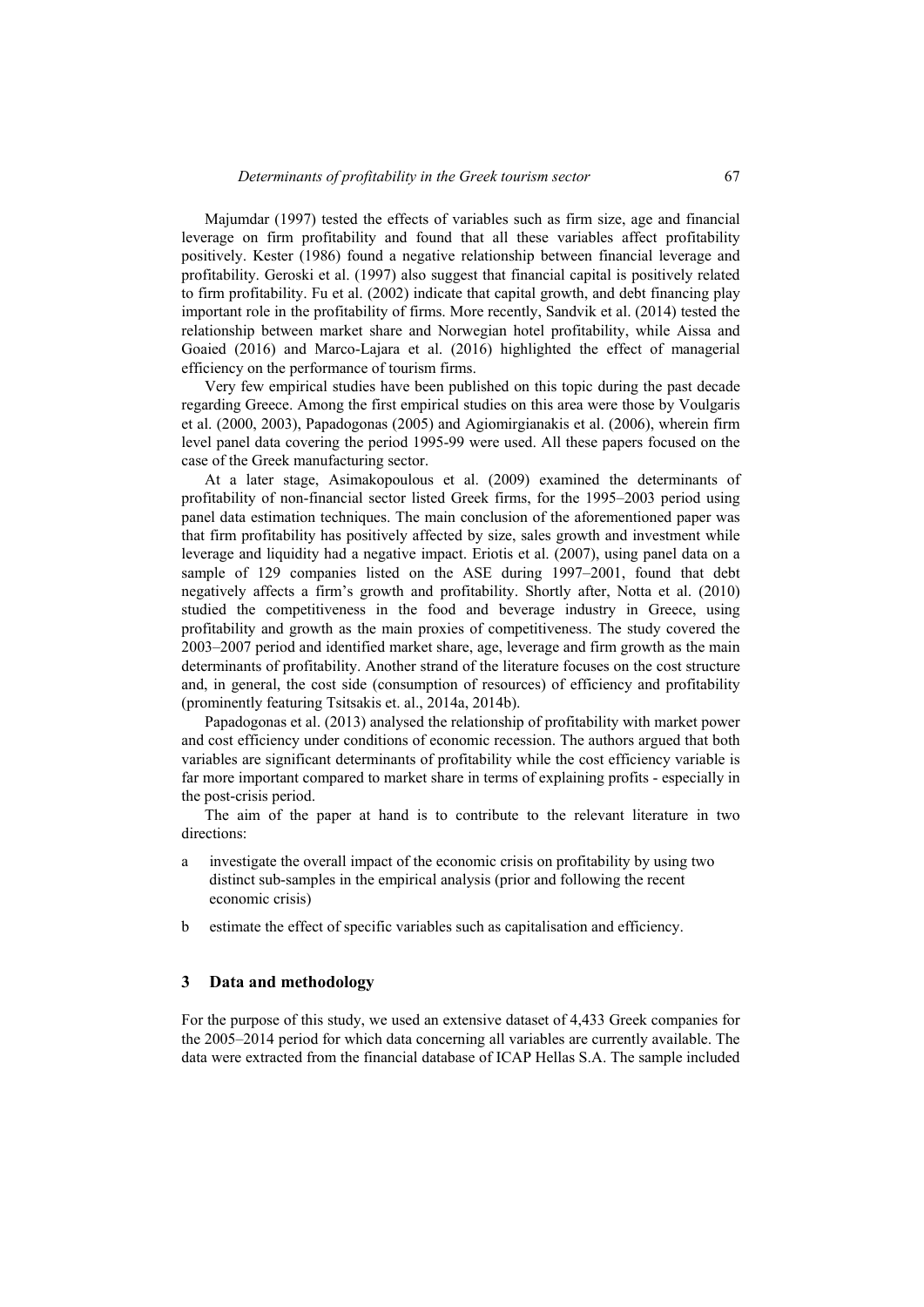only firms from the tourism sector which is the largest service sector in Greece accounting, for approximately 25% of GDP in Greece (directly and indirectly).

For empirical purposes the sample was divided into two subsamples: one comprising the years 2005–2008 (the pre-crisis period) and the other the years 2009–2014 (the period following the outbreak of the crisis).

Based on the main findings of the relevant literature, we have decided to use the following variables as potential determinants of profitability (proxied by the Return on Assets – ROA):

- The *market share* measured by Sales of firm i over total sales of the relevant 4-digit industry.
- *Age* measured as year t minus year of establishment of the firm.
- *Leverage* measured as total debt / total liabilities. This variable shows the level of firm indebtedness, both in the short and long-term.
- *Capitalisation* measured as fixed assets over total assets which gives an indication regarding the capital intensity of the firm.
- *Investment* measured as the change in net fixed assets from year t-1 to year t. This variable could be considered as a proxy for the tendency / inclination of firms to use new technologies (innovation).
- *Managerial Efficiency* measured as sales over total assets.
- *Cost Efficiency*: measured as the cost of products sold over total assets.
- A *crisis dummy*, i.e., a variable taking the value of 0 and 1 for the pre-crisis (2005–2008) and for the post-crisis period (2009–2014) respectively. This variable is included in order to capture the overall effect of the recent economic crisis on the profitability of firms.

## **4 Empirical results**

Based on the above discussion we have estimated the following model:

 $ROA = a_0 + a_1 MarketShare + a_2Age + a_3 Leverage + a_4 Capitalisation$ +a<sub>5</sub>Investment +  $a_6$ ManagerialEfficiency +  $a_7$ CostEfficiency  $+a_8$ CrisisDummy +  $\varepsilon$ 

We estimated the above equation using panel data for:

- a the total period 2005–2014
- b the pre-crisis period 2005–2008
- c the post crisis period  $2009-2014<sup>1</sup>$

Table 1 summarises the variables used followed by the expected direction of their effect on profitability.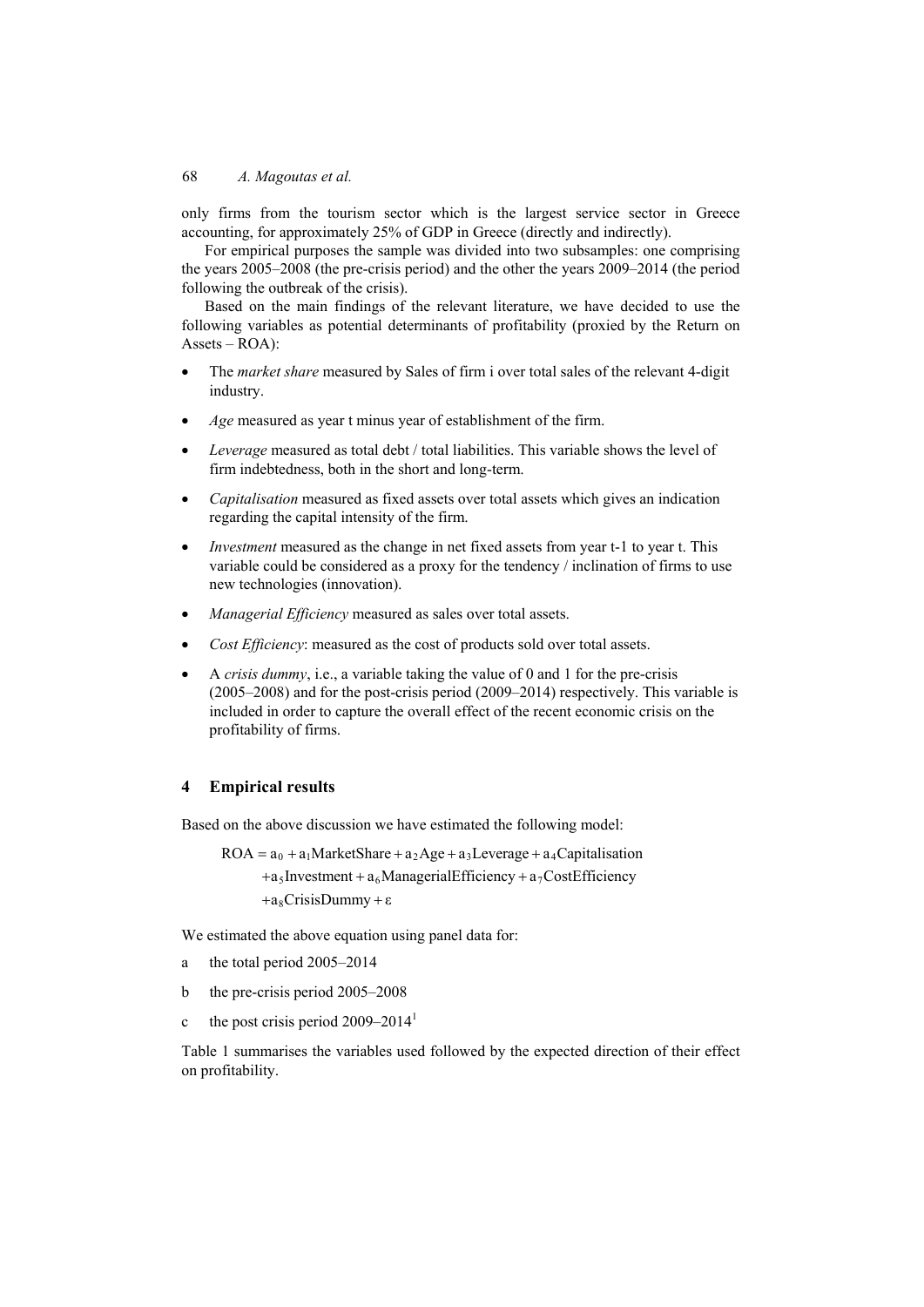| Variable              | Meaning                                                                                                                                  | Expected sign<br>(dependent variable:<br>return on assets) |
|-----------------------|------------------------------------------------------------------------------------------------------------------------------------------|------------------------------------------------------------|
| Market share          | Market share of the firm in the relevant 4-<br>digit industry                                                                            | $^{(+)}$                                                   |
| Age                   | Years of operation of the firm since<br>establishment                                                                                    | $^{(+)}$                                                   |
| Leverage              | The ratio of total debt / total liabilities                                                                                              | $(-)$                                                      |
| Capitalisation        | The ratio of fixed assets / total assets                                                                                                 | $^{(+)}$                                                   |
| Investment            | Change in Net Fixed Assets from year<br>t-1 to year t (proxy for innovation)                                                             | $^{(+)}$                                                   |
| Managerial efficiency | Sales over total assets                                                                                                                  | $^{(+)}$                                                   |
| Cost efficiency       | Cost of products sold over total assets                                                                                                  | $(-)$                                                      |
| Crisis dummy          | Crisis dummy taking the value of 0 for the<br>pre-crisis period (years 2005–2008) and 1<br>for the period after the crisis $(2009-2011)$ | Unspecified sign                                           |

#### **Table 1** Variables used and expected signs

The empirical analysis was performed using the Panel EGLS method with diagonal correction of standard errors for heteroscedasticity and autocorrelation (according to the White methodology). We also tried specifications with either fixed or random effects but their performance was comparatively less satisfactory based on the statistical/econometric criteria usually used. Moreover, there is no indication that the data structure is characterised by period specific heteroskedasticity, contemporaneous covariances, and between-period covariances.

The empirical results are reported in Table 2.

The Table 2 results are in line with findings from previous studies mentioned above (Voulgaris et al., 2000; Agiomirgianakis et al., 2006; Papadogonas, 2007, Papadogonas et al., 2013). The estimated coefficients have the expected signs and the explanatory power of the model is satisfactory.

More specifically:

- *Market share* is a statistically significant determinant of profitability for both periods affecting profitability in a positive way as expected.
- *Age* is also positively correlated with profitability for both periods indicating that experience and reputation is definitely an advantage regardless of the crisis.
- *Leverage* is statistically significant and, as expected, affects profitability negatively since higher debt requires more resources from the firm for debt servicing.
- *Efficiency* is statistically significant and affects profitability positively for both time periods.
- *Capitalisation* is also found statistically significant for both time periods. However, this variable seems to affect profitability in a positive way for the pre-crisis period and in a negative way afterwards. A possible explanation for this result is that during the crisis period firms with high fixed costs cannot effectively compete on low pricing.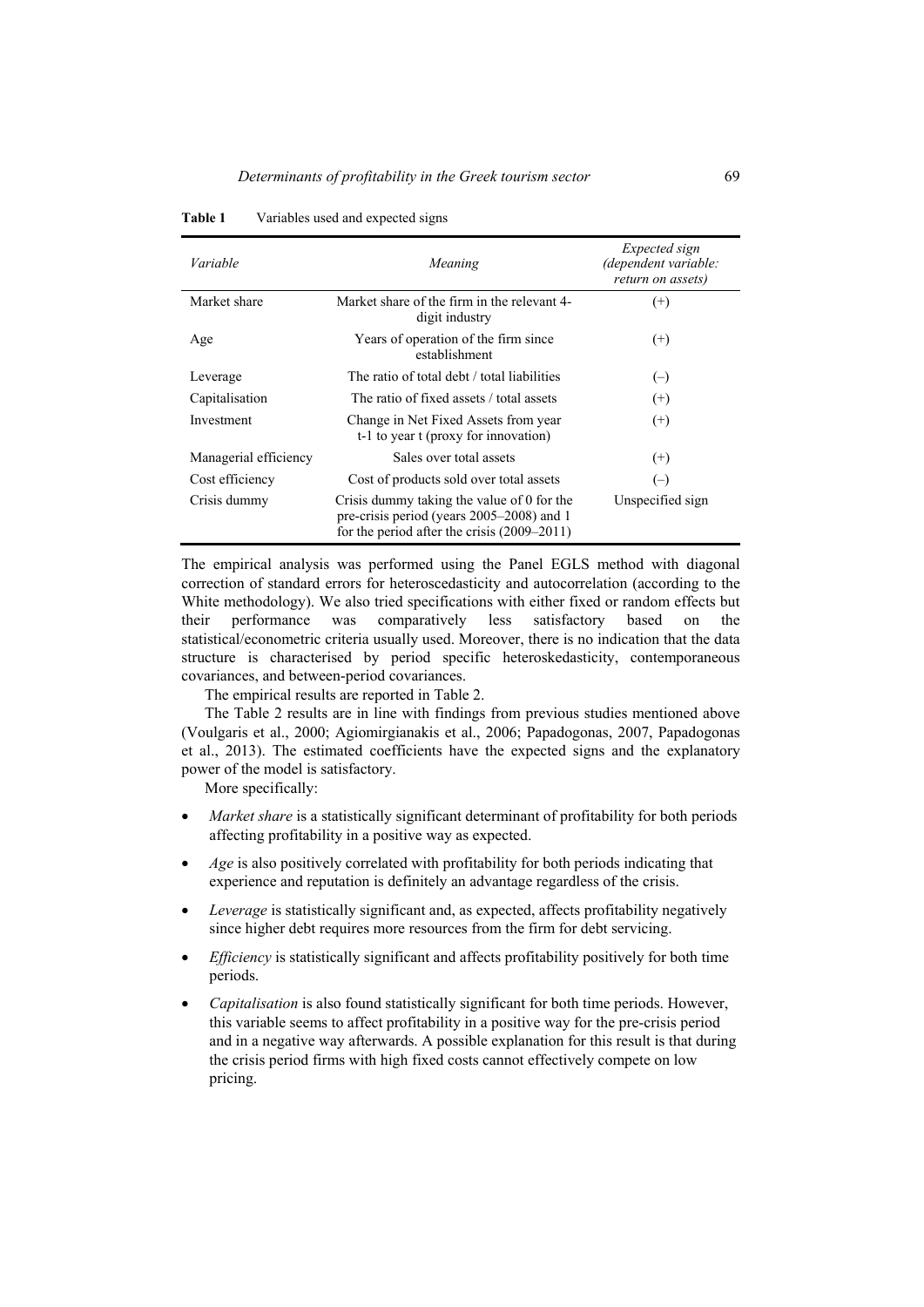- The increase in *net fixed assets*, used as a proxy for the potential use of new technologies, is positively correlated to ROA for both periods but it is statistically significant only for the post-crisis period. This result underlines the fact that the use of new technologies seems to be giving a differential advantage to the firms opting for it, but also probably indicating that firms were forced to use capital budgeting criteria for their investments in the post crisis period.
- The *economic crisis* has affected the profitability of Greek firms in a negative and statistically significant way.

| Variables             | Time period<br>2005-2014 | Time period<br>2005-2008 | Time period<br>2009-2014 |
|-----------------------|--------------------------|--------------------------|--------------------------|
|                       | (a)                      | (b)                      | (c)                      |
| Market share          | $3.852***$               | $7.521***$               | $4.461***$               |
|                       | (5.59)                   | (19.18)                  | (4.81)                   |
| Age                   | $0.004***$               | $0.008***$               | $0.004***$               |
|                       | (5.26)                   | (3.45)                   | (5.31)                   |
| Leverage              | $-0.058***$              | $-0.068***$              | $-0.051***$              |
|                       | (7.46)                   | (29.33)                  | (7.27)                   |
| Capitalisation        | $-0.008***$              | $0.009***$               | $-0.006***$              |
|                       | (3.78)                   | (16.79)                  | (4.40)                   |
| Investment            | $2.7 \times 10^{-9***}$  | $1.8 \times 10^{-6}$     | $8 \times 10^{-8***}$    |
|                       | (6.20)                   | (0.08)                   | (7.72)                   |
| Managerial efficiency | $0.017***$               | $0.025***$               | $0.014***$               |
|                       | (4.15)                   | (17.02)                  | (4.02)                   |
| Cost efficiency       | $-0.002$ ***             | $-0.002$ ***             | $-0.004***$              |
|                       | (3.45)                   | (4.03)                   | (3.07)                   |
| Crisis Dummy          | $-0.009***$              |                          |                          |
|                       | (6.71)                   |                          |                          |
| Adj. R-squared        | 0.671                    | 0.588                    | 0.577                    |

**Table 2** Determinants of ROA

Notes: \*Significant at the 10% level (two-tailed test); \*\*significant at the 5% level (two-tailed test); \*\*\*significant at the 1% level (two-tailed test).

t ratios are in parentheses. All equations include 2-digit industry dummies.

Standard errors are White heteroskedasticity consistent.

Summarising the findings of revisiting the determinants of profitability one main result is that the economic crisis has adversely affected the profit performance of the Greek tourism enterprises. Also, the direction of the impact of capitalisation on profits seems to be turning negative during the crisis period with a possible explanation lying on the effect of high fixed costs during the crisis. New investment in fixed assets, indicating the use of new technologies, positively affects profitability in a statistically significant way only after the crisis, possibly indicating that resorting to innovation is more or less a one-way street for firms faced with an adverse macroeconomic environment. At the same time, our findings corroborate the importance of efficiency in both managerial and cost terms irrespectively of the time period.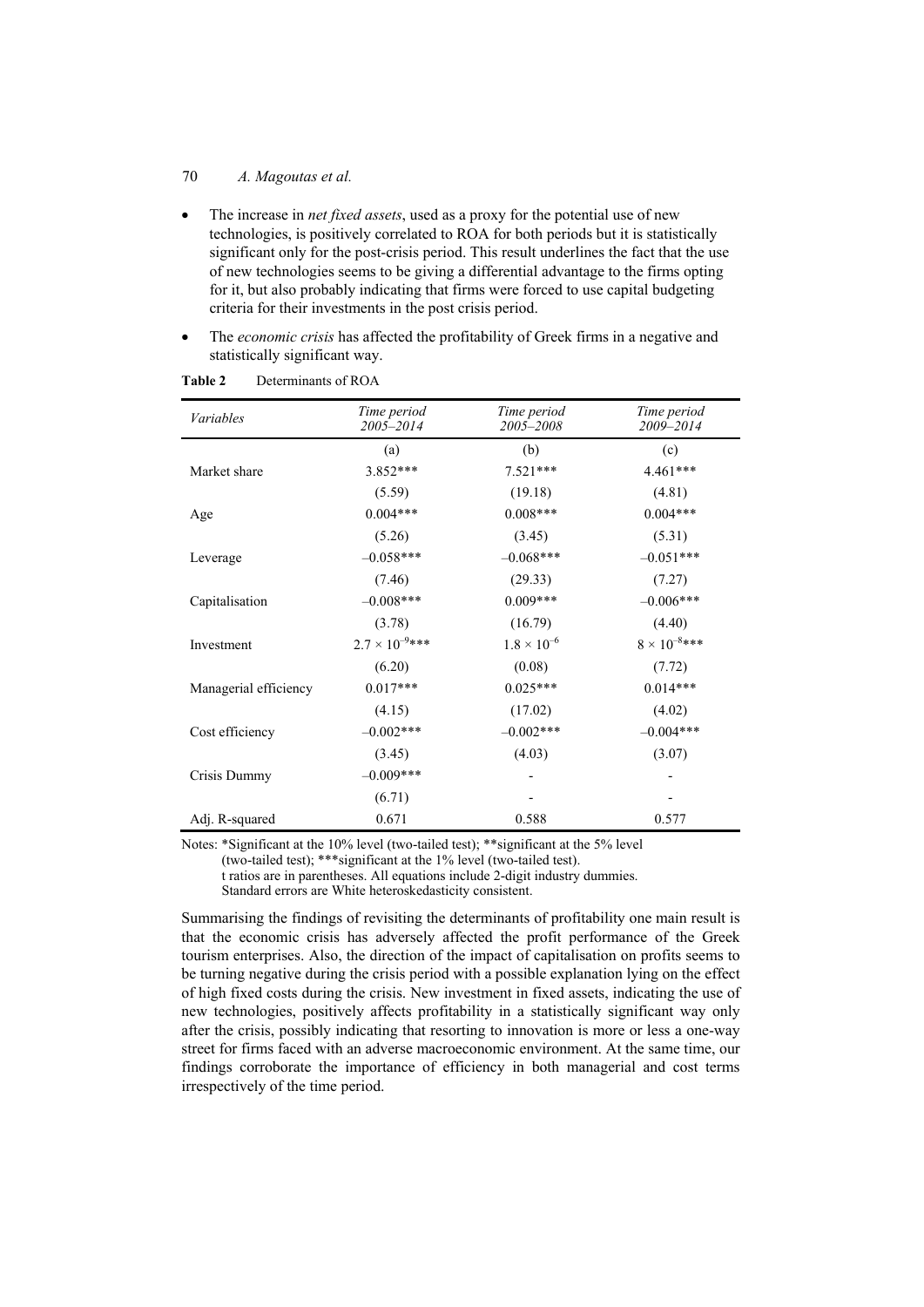Summing up, the empirical results of this paper are broadly in line with previous studies while complementing them on the issue of how the crisis has affected profitability and its determinants.

### **5 Conclusions and policy implications**

The main purpose of this paper was to revisit the empirical determinants of profitability literature placing special emphasis on the effect of the recent economic crisis. An extensive dataset of firms operating in the tourism sector was used for a period including both a pre-crisis and a post crisis sub-period. Summing up our results, market share, the established brand name (represented by age), investment and managerial efficiency seem to be affecting profitability in a positive way while the opposite holds, as expected, for leverage and cost efficiency. Results are mixed as far as capitalisation is concerned, with a positive impact before the crisis turning negative afterwards. This is one of the main finding of the paper, with a possible explanation being that during the crisis period firms with high fixed costs cannot effectively compete on low pricing.

As far as policy recommendations are concerned, significant conclusions could be drawn from our findings on how to support the tourism sector in order to make room for it to play a role as a growth driver for the Greek economy (as would be expected for a sector contributing approximately one fourth of the Greek GDP). Variables such as managerial efficiency, cost efficiency and age are not directly affected by economic policy; however, the opposite holds for leverage and investment. One of the main problems of the Greek economy is the lack of liquidity and the corresponding high borrowing costs. Credit expansion has been limited for a number of years as a result of the operation of the banking system being affected by the prolonged and deep recession: not only resources are scarce but also banking institutions have to comply with strict capital requirements at a time when NPLs are increasing on a steep trajectory and financing from the ECB is limited and comparatively expensive (through the ELA mechanism). As a result, it is imperative for economic policy to contribute to the resolution of uncertainty clouding the prospects of the Greek economy. A clearly set path for the Greek economy in the years to come, following an agreement with other Eurozone countries, the ECB, the ESM and the IMF, would safeguard the stability of the banking system and secure lower borrowing costs for the private sector. Adequate financing at a reasonable cost is the first step to ensure the growth prospects of important sectors such as tourism, which would then provide a 'kick-start' for the real economy.

#### **References**

- Agiomirgianakis, G., Voulgaris, F. and Papadogonas, Th. (2006) 'Financial factors affecting profitability and employment growth: the case of Greek manufacturing', *International Journal of Financial Services Management*, Vol. 1, Nos. 2/3, pp.235–245.
- Aissa, S.B. and Goaied, M. (2016) 'Determinants of Tunisian hotel profitability: the role of managerial efficiency', *Tourism Management*, February, Vol. 52, pp.478–487.
- Asimakopoulous, I., Samitas, A. and Papadogonas, T. (2009) 'Firm-specific and economy wide determinants of firm profitability Greek evidence using panel data', *Managerial Finance*, Vol. 35, No. 11, pp.930–939.